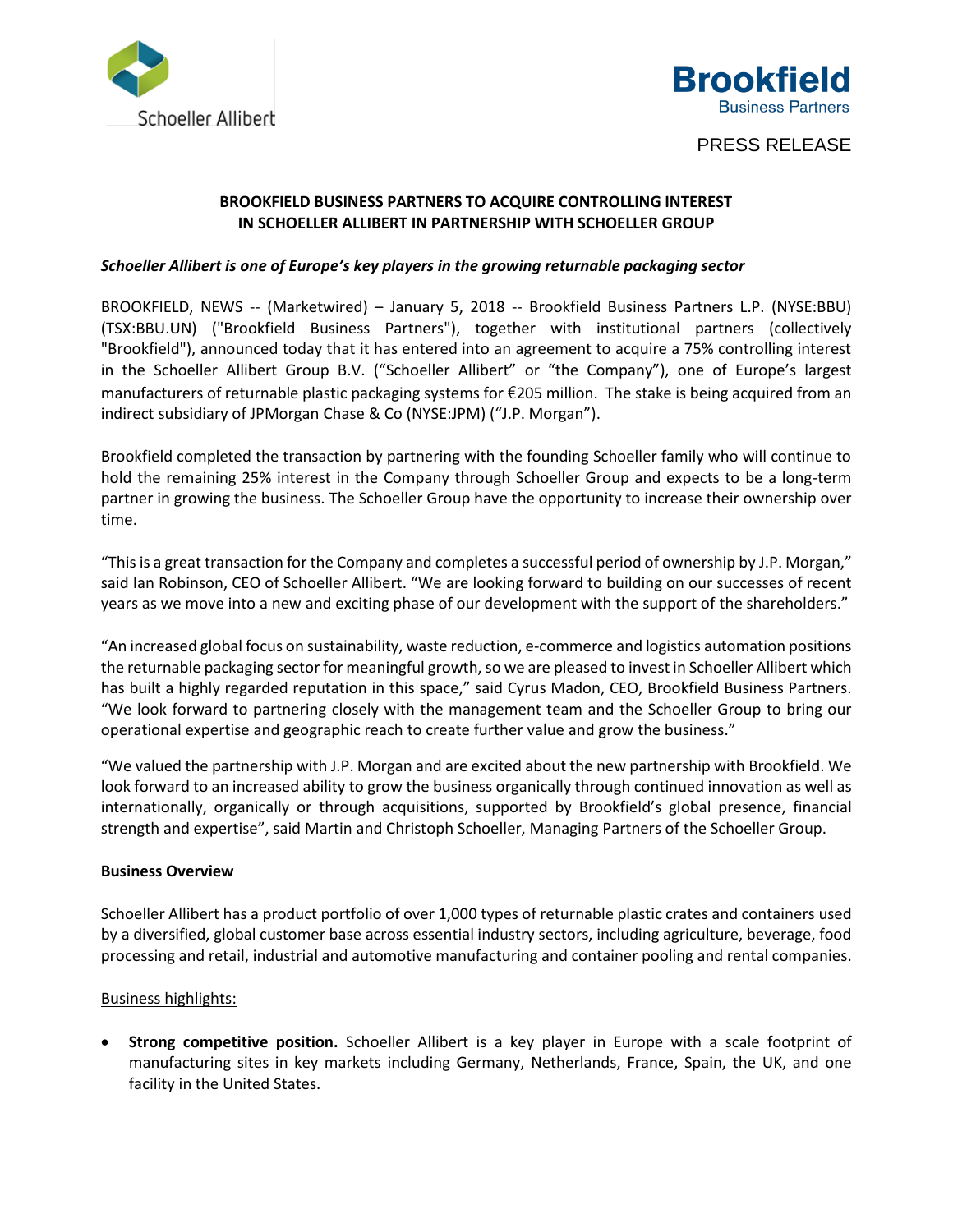- **Favourable market dynamics.** As a substitute for one-way packaging, the returnable packaging industry is positioned for growth, a trend driven by a global focus on sustainability, waste reduction and growing e-commerce and logistics automation.
- **Diversified, long-term customer base.** The business serves over 10,000 customers, many through longterm relationships, that are diversified across segments and geographies.
- **Reputation for innovation.** Schoeller Allibert has a comprehensive patented product range of foldable containers, rigid pallet containers, beverage crates as well as trays, stackable boxes and pallets. The business helps its clients reduce logistics costs and produces innovative designs that can meet demanding logistics and retail marketing display requirements.

# **Funding**

Brookfield Business Partners will commit to fund up to €50 million of the equity on closing using existing liquidity. Prior to or following closing, a portion of Brookfield Business Partners' investment may be syndicated to other institutional investors.

Schoeller Allibert has €210 million in 8% Senior Secured Notes due in 2021 currently outstanding. The terms of the notes currently permit the issuance of additional notes and, in certain circumstances, holders may tender their notes for repurchase following the occurrence of a change of control.

#### **Transaction Process**

Closing of the transaction remains subject to customary conditions, including, among others, regulatory approvals and is expected to occur in the second quarter of 2018.

– ends –

**Schoeller Allibert** is one of Europe's key manufacturers of returnable plastic packaging systems. It has extensive expertise in a range of industries, including agriculture, automotive, food and food processing, beverage, retail, industrial manufacturing and pooling. For more information, visit [www.schoellerallibert.com](http://www.schoellerallibert.com/)

**Brookfield Business Partners** is a businessservices and industrials company focused on owning and operating high-quality businesses that benefit from barriers to entry and/or low production costs. Brookfield Business Partners is listed on the New York and Toronto stock exchanges. Important information may be disseminated exclusively via the website; investors should consult the site to access this information.

Brookfield Business Partners is the flagship listed business services and industrials company of Brookfield Asset Management Inc. (NYSE:BAM) (TSX:BAM.A) (EURONEXT:BAMA), a leading global alternative asset manager with over \$265 billion of assets under management. For more information, please visit our website at [https://bbu.brookfield.com](https://www.globenewswire.com/Tracker?data=P3SHORDmyxyoY87gvNgnxmU-n20eycWd0yxgX7Moa_akb-9fa6iKr88nEvPRiJ1Azh7H8HLsmXnSuQIO-gWuG1RLM_w6E07YSohhHluQQX0=)**.**

**Schoeller Group**, Munich is the management holding of the Schoeller family for their industrial and service businesses and has an established track record in complementary businesses in the supply chain logistics,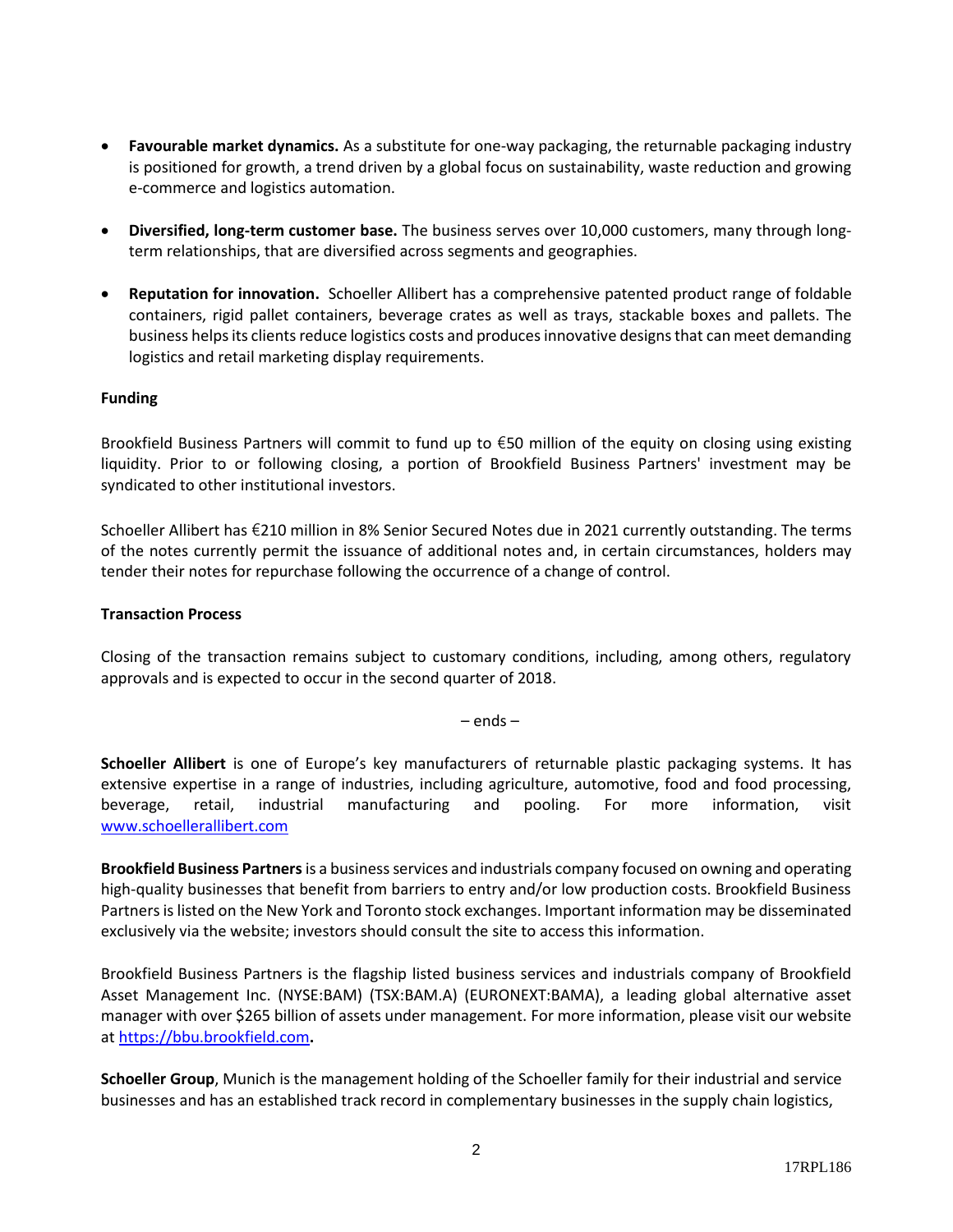intellectual property, consulting and real estate segments with annual revenues over €1.2 billion. **[www.schoellergroup.com](http://www.schoellergroup.com/)**

**Media:** Claire Holland Tel: +1 (416) 369-8236 Email: [claire.holland@brookfield.com](mailto:claire.holland@brookfield.com) **Investors:** Courtney Burke Tel: +1 (416) 369-2629 Email[: courtney.burke@brookfield.com](mailto:courtney.burke@brookfield.com)

**Rogier Kloek**  *Head of Treasury and Investor Relations* Tel +31 (0) 88 0047312 [Investor.relations@schoellerallibert.com](mailto:Investor.relations@schoellerallibert.com)

# *BROOKFIELD BUSINESS PARTNERS CAUTIONARY STATEMENT REGARDING FORWARD-LOOKING STATEMENTS AND INFORMATION*

*Note: This news release contains "forward-looking information" within the meaning of Canadian provincial securities laws and "forward-looking statements" within the meaning of Section 27A of the U.S. Securities Act of 1933, as amended, Section 21E of the U.S. Securities Exchange Act of 1934, as amended, "safe harbor" provisions of the United States Private Securities Litigation Reform Act of 1995 and in any applicable Canadian securities regulations. The words "will," "expect," "increase," "may," derivatives thereof and other expressions*  which are predictions of or indicate future events, trends or prospects and which do not relate to historical *matters will tend to identify forward-looking statements. Forward-looking statements in this news release include statements regarding the expected completion of the transaction described herein and the anticipated timing thereof, and the future performance and operation of the acquired business.* 

*Although we believe that the forward-looking statements we make are based upon reasonable assumptions and expectations, the reader should not place undue reliance on them or any other forward-looking statements or information in this news release. The future performance and prospects of Brookfield Business Partners are subject to a number of known and unknown risks, uncertainties and other factors, many of which are beyond our control. Factors that could cause actual results to differ materially from those contemplated or implied by forward-looking statements in this news release include, but are not limited to: the impact or unanticipated impact of general economic, political and market factors in the countries in which we do business; the behavior of financial markets, including fluctuations in interest and foreign exchange rates; global equity and capital markets and the availability of equity and debt financing and refinancing within these markets; strategic actions including acquisitions and dispositions; the ability to complete and effectively integrate acquisitions into existing operations and the ability to attain expected benefits and in particular completion of the acquisition referred to in this news release, which cannot be assured; changes in accounting policies and methods used to report financial condition (including uncertainties associated with critical accounting assumptions and estimates); the ability to appropriately manage human capital; the effect of applying future accounting changes; business competition; operational and reputational risks; technological change; changes in government regulation and legislation within the countries in which we operate; governmental investigations; litigation; changes in tax laws; ability to collect amounts owed; catastrophic events, such as earthquakes and hurricanes; the possible impact of international conflicts and other developments including terrorist acts and cyber terrorism; and other risks and factors detailed from time to time in our documents filed with the securities regulators in Canada and the United States.* 

*We caution that the foregoing list of important factors that may affect future results is not exhaustive. When relying on our forward-looking statements, investors and others should carefully consider the foregoing factors and other uncertainties and potential events. Except as required by law, Brookfield Business Partners*